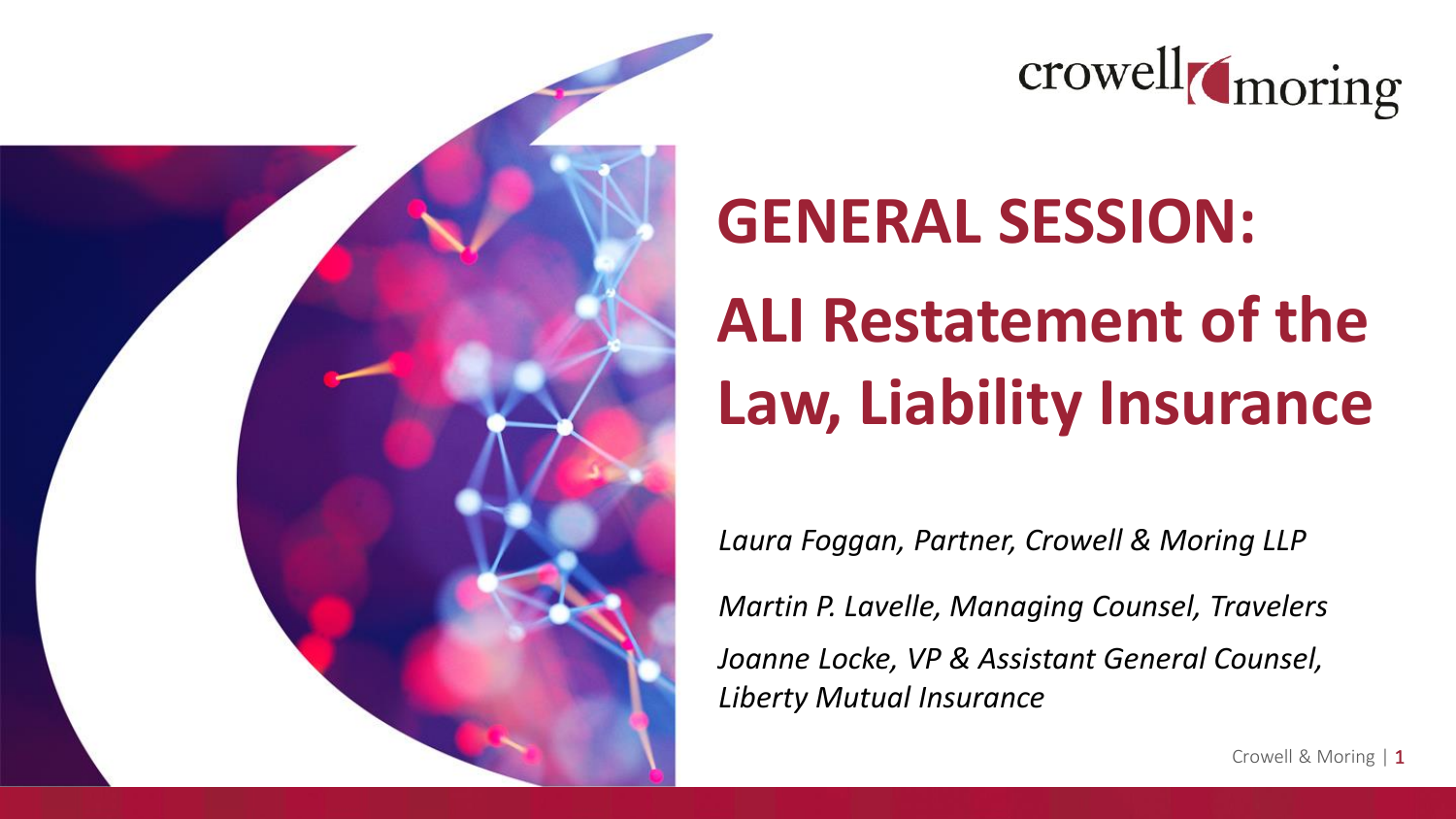#### Agenda for Today's Session:



- 1. Background: The American Law Institute and the Restatement of the Law, Liability Insurance
- 2. Role of Insurers in the Liability Insurance Project
- 3. Substance of the Liability Insurance Restatement
- 4. If Approved by ALI, What's Next: How Will Courts and Legislators React to the Restatement?
- 5. Final Observations About the ALI Its Mission and Other Work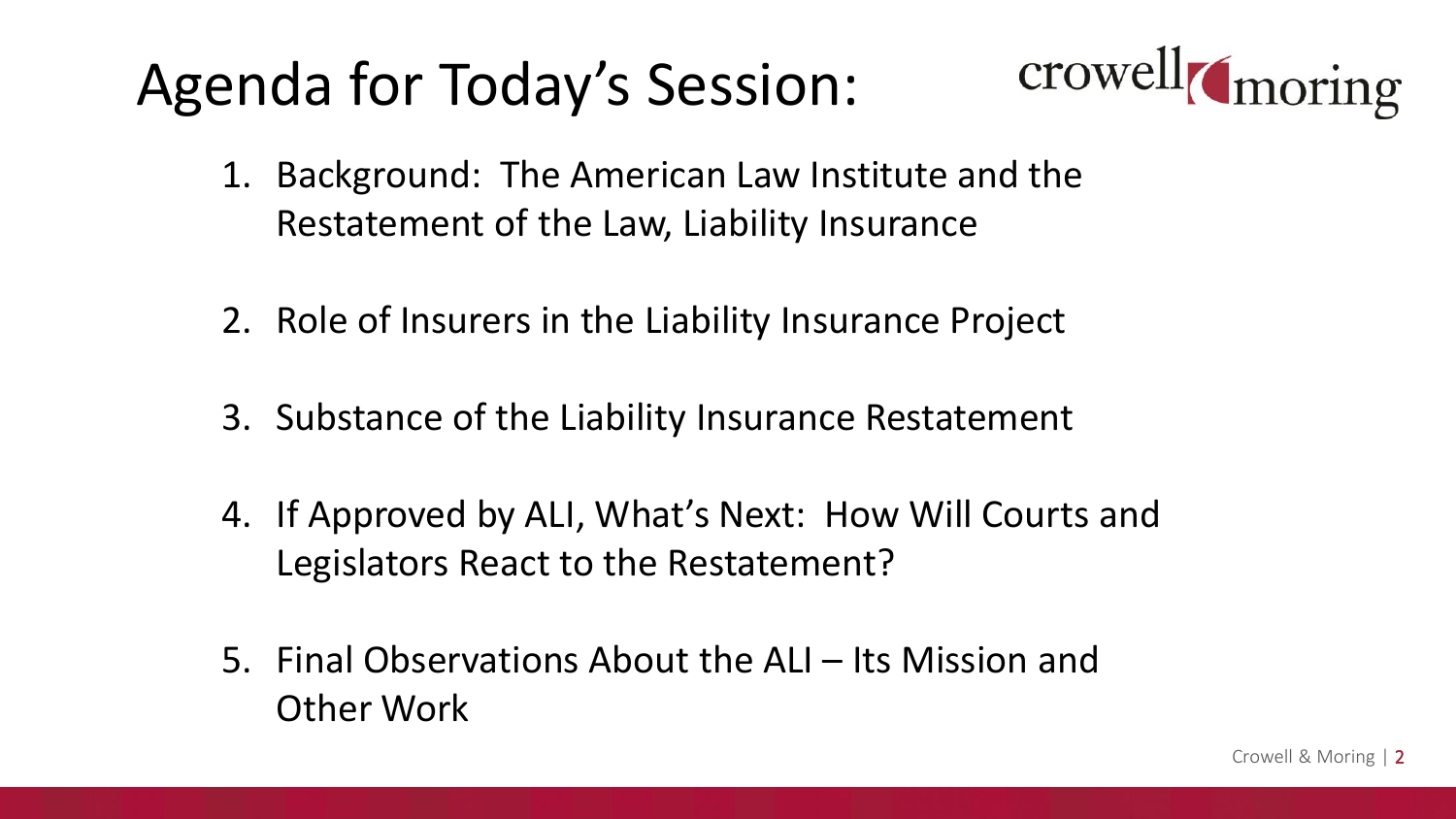

## Background: The American Law Institute and the Restatement of the Law, Liability Insurance

- What is the American law Institute?
- How did the Restatement of the Law, Liability Insurance project begin?
- What is a Restatement and what guidelines govern Reporters in producing the project drafts?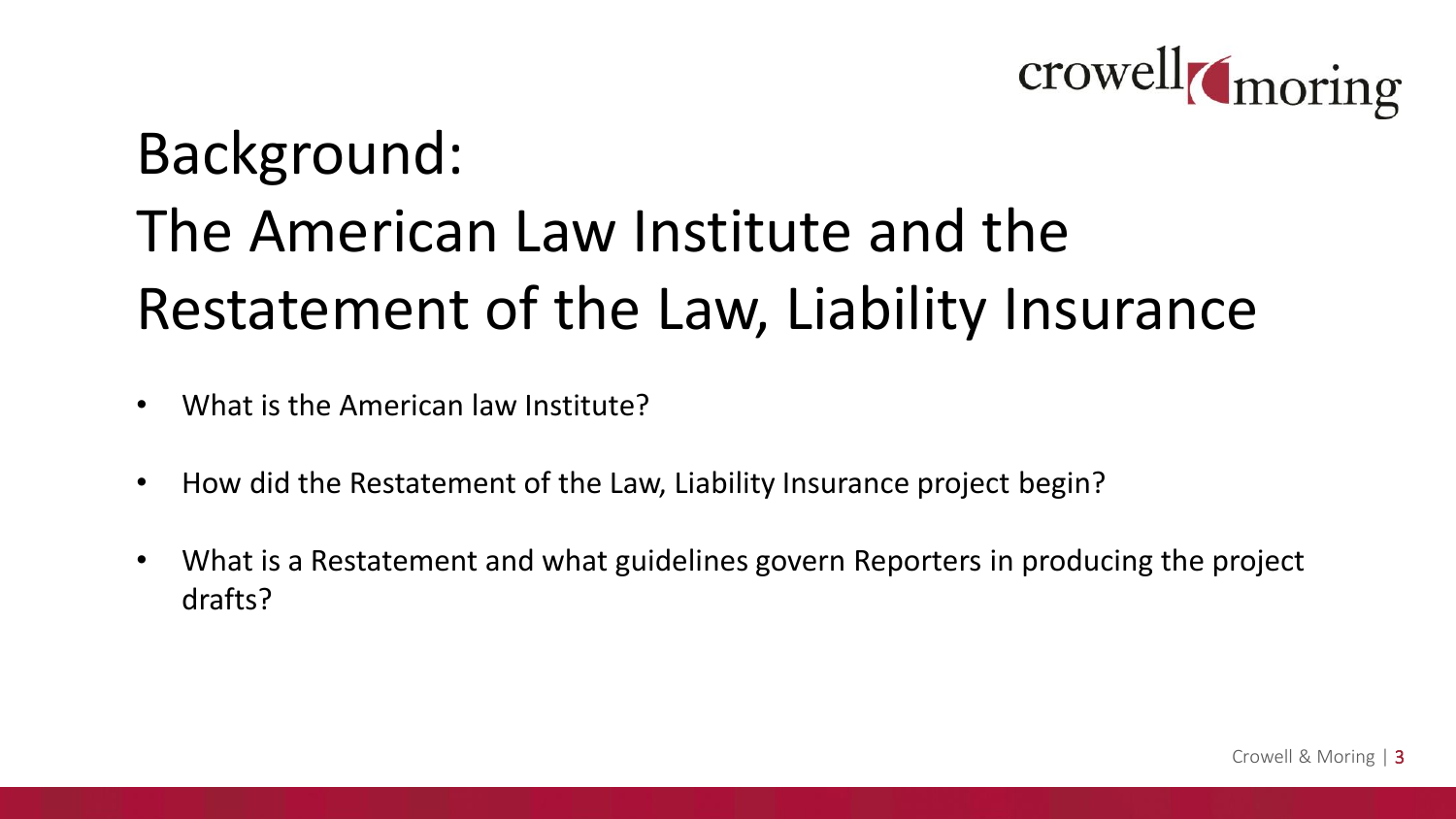

### Role of Insurers in the ALI Liability Insurance Project

- Who participates in the ALI process of producing drafts of a Restatement project?
- Have insurers been involved in this process? Only recently?
- What are some examples of insurer participation in the project?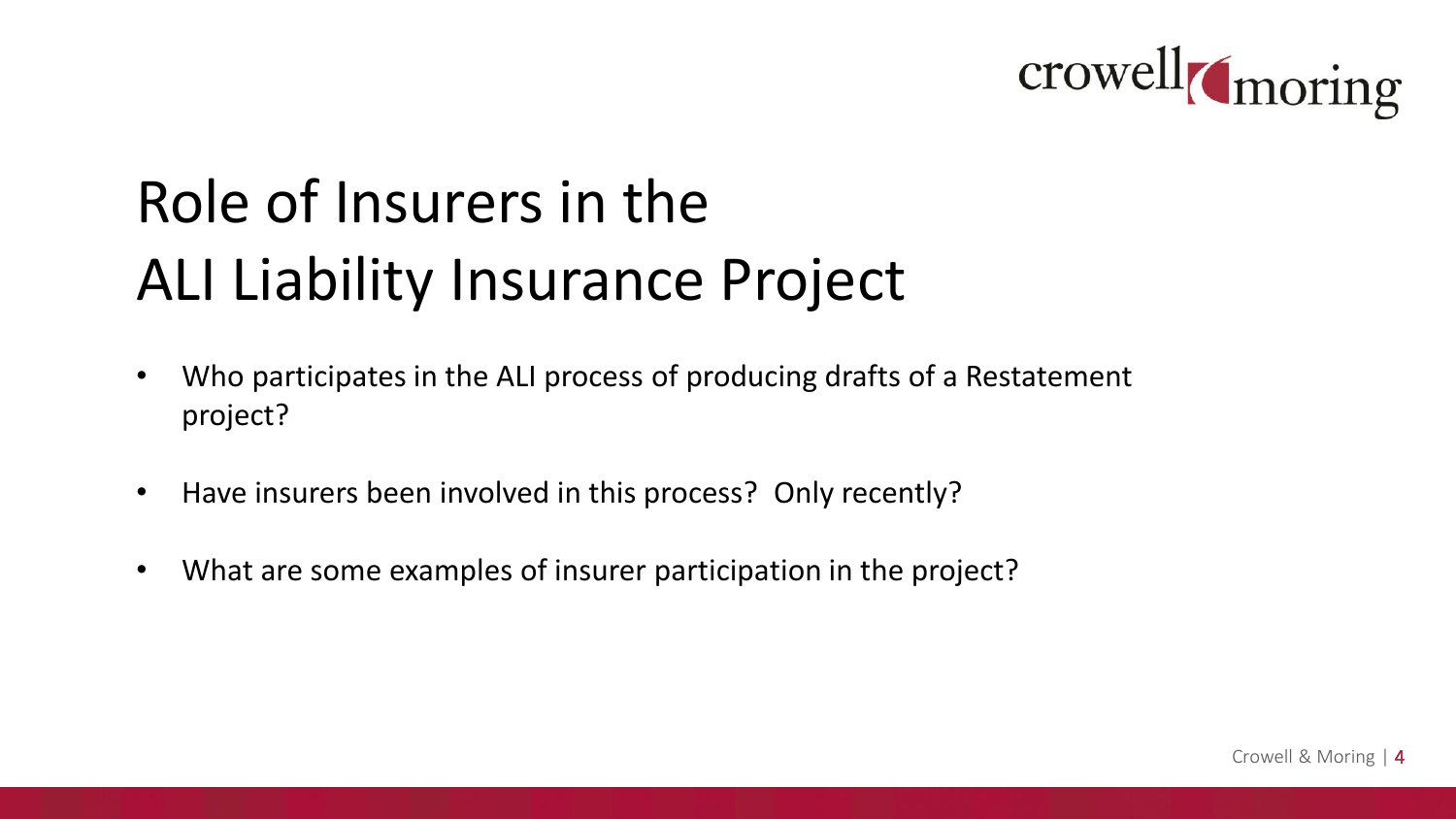

#### Substance of the Liability Insurance Restatement

Examples of Areas of Controversy:

- Rules on Policy Interpretation
- Rules on Misrepresentation/Rescission
- Liability of Insurers for Conduct of Defense
- Scope of the Duty to Defend
- Rules Relating to Settlement Rights and Obligations
- Rules Relating to Exhaustion and Allocation
- Remedies, Including Handling of Fee-Shifting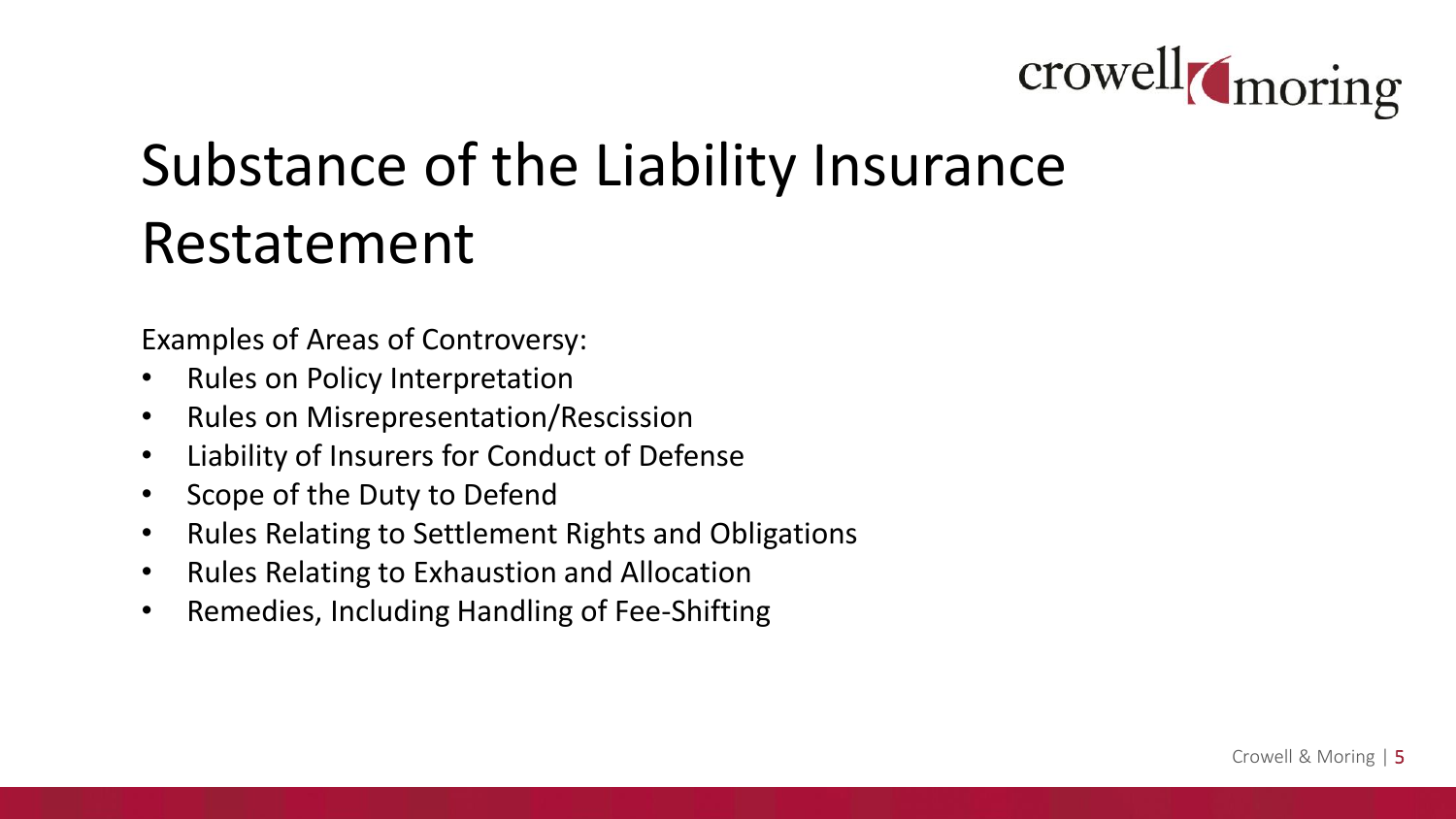

### If Approved by ALI, What's Next: How Will Courts and Legislators React to the Restatement?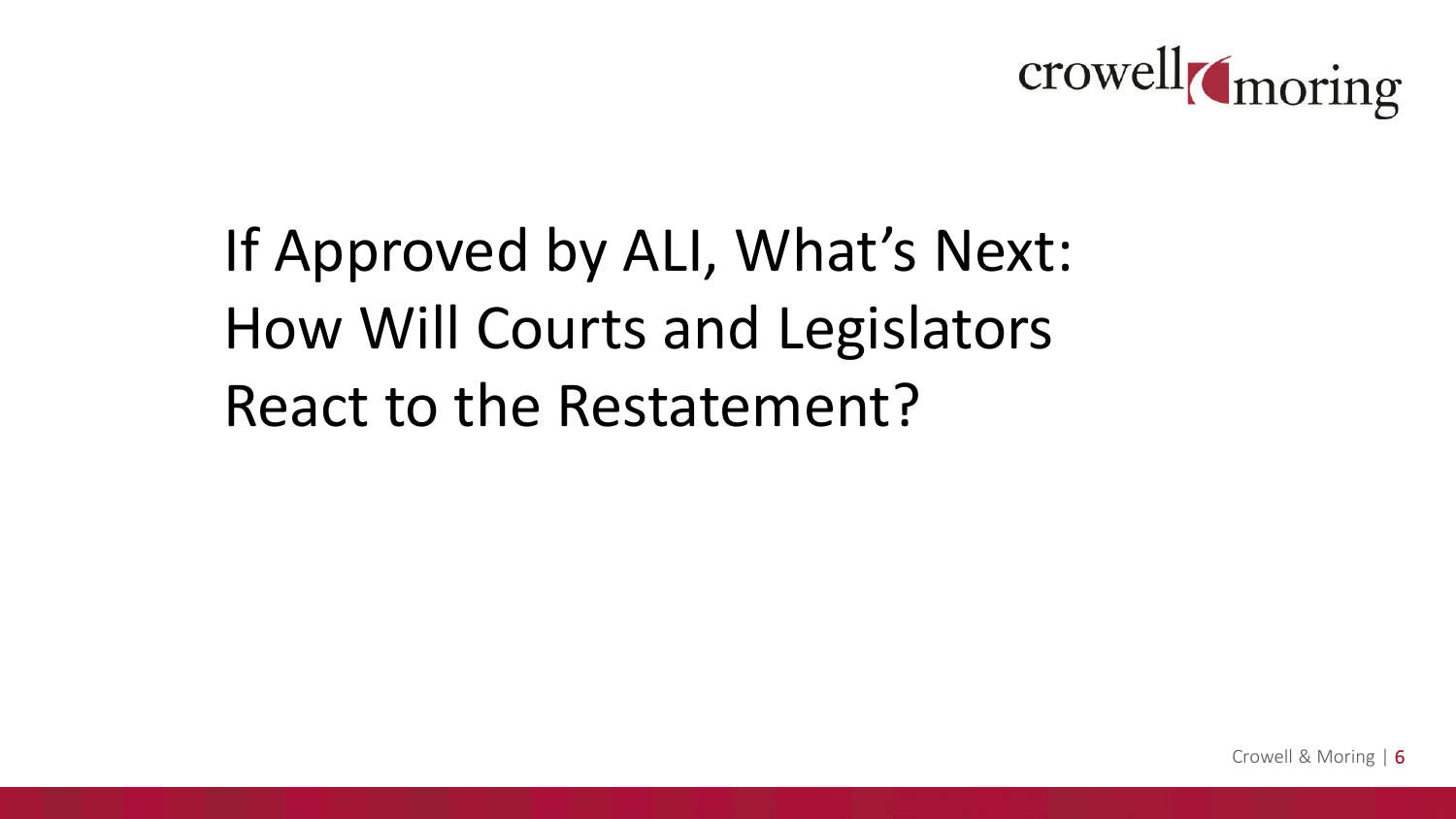

### Final Observations About the ALI – Its Mission and Other Work